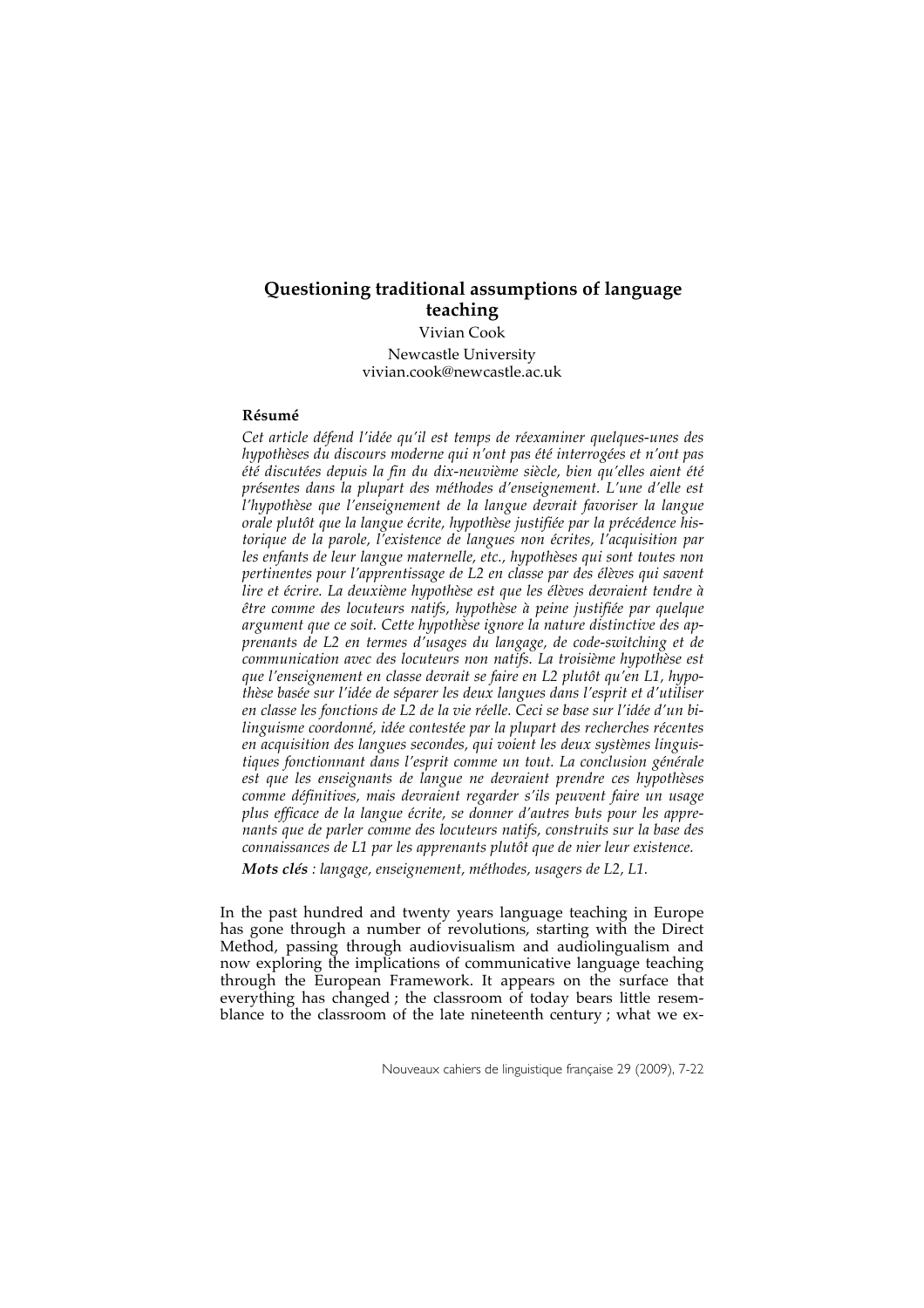pect students to do with the language and what they do in the classroom has radically altered.

The argument of this paper is that most language teaching nonetheless still clings to the same underlying assumptions despite the claimed differences in methodology. The nineteenth century foundations of language teaching were established by a group of Europeans including Henry Sweet and Otto Jespersen. However much the teaching methods that have built on these foundations may seem to differ, they share the same underlying assumptions. This paper argues for a reappraisal of some of these assumptions. They may still be valid, perhaps valid for all time. But constructing new buildings on old foundations is potentially dangerous if the foundations are not inspected from time to time. The paper takes three assumptions : the emphasis on spoken language, the use of the native speaker as a target for language teaching and the use of the first language in the classroom. It describes their rationale and examines how useful a basis they can provide for language teaching in the twenty-first century. Some of the material is treated in more extended form in Cook (1999, 2003, 2008).

## **1. Assumption 1. The basis for teaching is the spoken, not the written language**

One of the clearest assumptions of language teaching throughout the twentieth century was that the spoken language rather than the written language was the basis for language teaching. Article 1 of the International Phonetics Association in the 1880s was « Foreign language study should begin with the spoken language of everyday life » (cited in Stern 1983). Syllabuses laid down by governments have talked of « The principle of the primacy of spoken language » (Cuban Ministry of Education 1999). Mainstream language teaching methods insist on it : audiolingualism depended on the principle of « Speech before writing » (Lado 1964) ; communicative language teaching used « class-room activities designed to get learners to speak and listen to each other» (Scrivenor 1994); the task-based learning approach « assumes that tasks are directed at oral skills, particularly speaking » (Ellis 2003, p. 6). Even the so-called alternative methods popular in the 1970s did not see written language as an alternative : the Silent Method makes the students hear and say sentences (Gattegno 1976) ; the core of Suggestopedia is listening to dialogues (Lozanov 1978) ; the basis of Community Language Learning is students talking to each other (Curran, 1976) ; Total Physical Response (TPR) now relies on story-telling (Seely & Romijn 1995).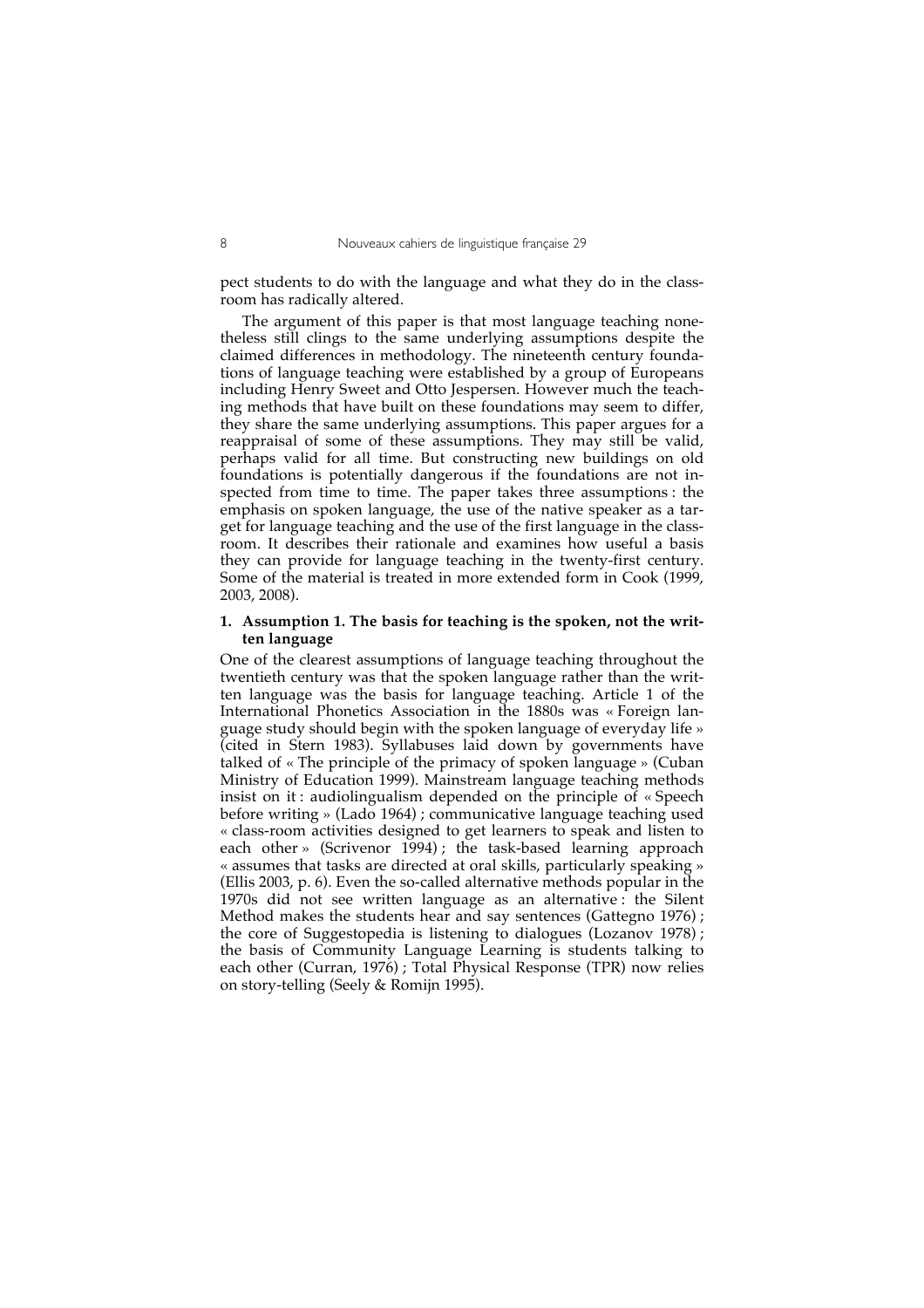## *1.1. Arguments for the primacy of speech*

The arguments that are given to justify the primacy of the spoken language come from many diverse areas.

## *1.1.1. Common sense*

Children speak their first language long before they write it ; it is almost inconceivable to think of any child learning to write first. Of course deaf children do learn sign language but, while that uses visual signs rather than oral sounds, it hardly equates to written language.

#### *1.1.2. Linguistics*

Throughout the history of linguistics, the written language has been taken as the basis of language ranging from Aristotle « Sounds produced by the voice are symbols of affections of the soul, and writing is a symbol of vocal sounds » to Jean-Jacques Rousseau « Les langues sont faites pour être parlées, l'écriture ne sert que de supplément à la parole … L'écriture n'est que la représentation de la parole, il est bizarre qu'on donne plus du soin à déterminer l'image que l'objet » (Rousseau 1781) to Leonard Bloomfield « Writing is not language, but merely a way of recording language by means of visible marks » (Bloomfield 1933, 21) to John Lyons « … the spoken language is primary and … writing is essentially a means of representing speech in another medium » (Lyons 1968, 38). Very few linguists would dissent.

#### *1.2. Reasons*

## The reasons that they give for this claim are diverse.

#### *1.2.1. Historical precedence of speech*

In a chronological sense, a language undoubtedly begins in spoken form : people wrote English or Chinese before they used written letters or characters ; it was many thousands of years after the first man or woman spoke that they wrote. Again from a commonsense point of view, it is inconceivable to think of a society that had writing before it had speech. While no-one knows the historical origin of speech, most writing had points of origin, in Phoenicia for alphabetic writing systems, in China for character-based systems. Chronological priority in human societies from speech to writing is hard to deny.

#### *1.2.2. Languages without written form*

Even today there are languages with no agreed written form. The cause may be isolation, as in the languages that the Summer Institute of Linguistics has devised writing systems for. Or it may be lack of status, as in the cases of Ulster Scots, now an official minority language in the EU, or Swiss German, in both of which cases another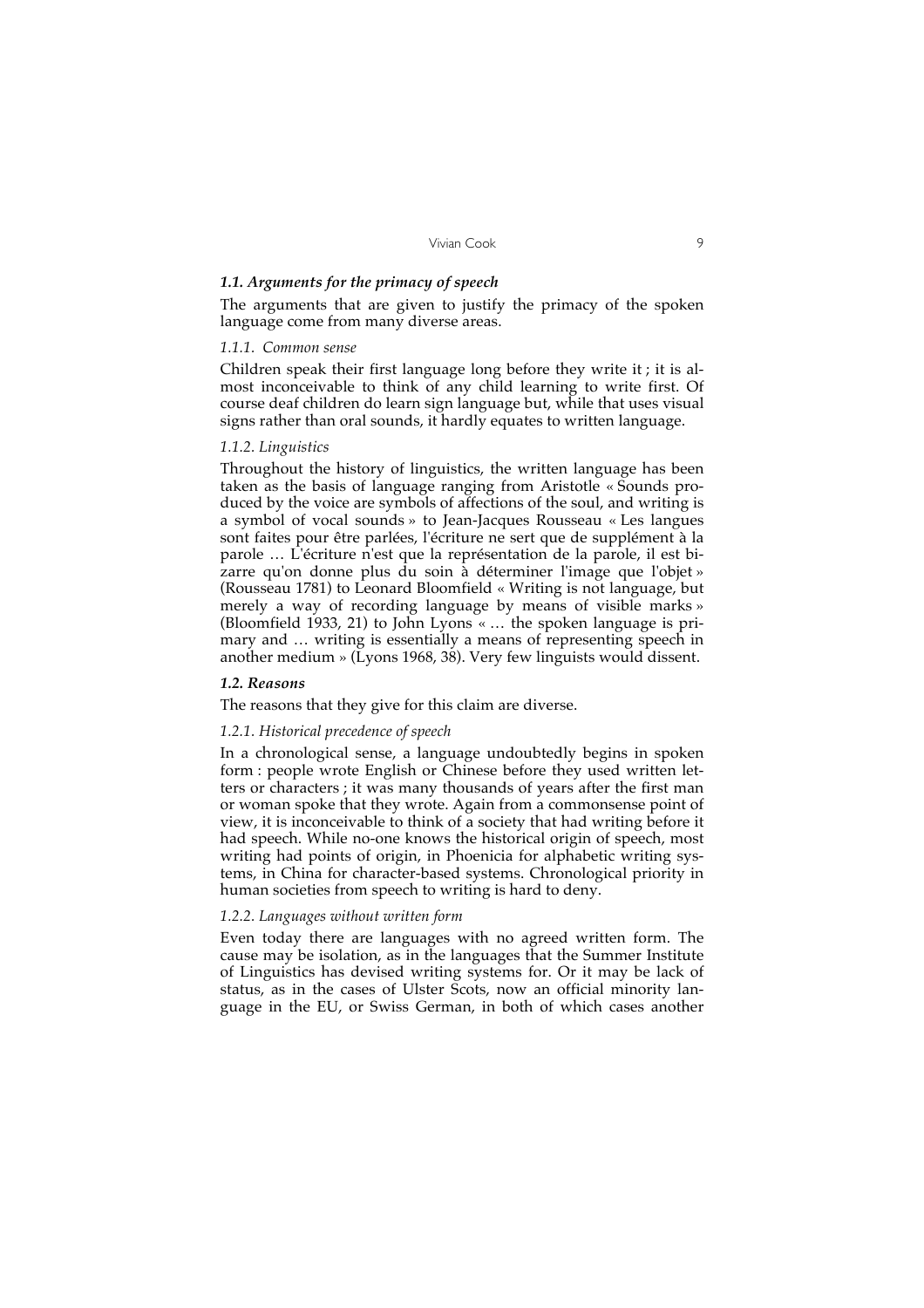language being used for writing by officialdom and education. Incontrovertibly some languages are only spoken. It is hard to imagine a written language without a spoken form, although of course some languages survive only in writing form with little clue to their spoken form, such as Etruscan. Dead languages like Latin or computer languages like PROLOG hardly count as exceptions in that they are not used for the normal functions of human language.

#### *1.2.3. Individuals who cannot use written language*

Only a small minority of human beings fail to learn to speak. Yet, despite all their endeavours, many human beings fail to learn to read and write, whatever the causes may be. The world-wide illiteracy rate given in the *UNESCO Statistic Yearbook* (2000) is 20.6%, that is to say 876 million people cannot read and write. In some sense spoken language is built-in to the human genes, even if there is endless controversy over exactly what and how ; written language isn't.

#### *1.2.4. Children's automatic learning of speech*

Children learn to speak more or less despite their parents ; variation in situation and language exposure makes little difference. However much parents feel that their guidance, correction and interaction is vital to their offsprings' acquisition of language, the sheer diversity of parents, languages and situations around the globe and the uniformity of successful acquisition regardless of situation shows that nothing is necessary for first language acquisition apart from exposure to samples of language. The written language has to be laboriously learnt from a teacher : L1 writing is taught but L1 speaking is not. The only exception is occasional anecdotes about precocious children : the historian Thomas Macaulay is supposed to have learnt to read upside down by sitting across the table as his father read the Bible to him. Talking is as normal for human beings as walking ; writing is an acquired skill, like cycling or ice dancing.

#### *1.3. Teaching*

The teaching profession has also put forward some justifications for favouring the spoken language.

## *1.3.1. Some students need only spoken language*

There may be jobs like simultaneous interpreting or dealing with tourists that involve speech. It is then vital to emphasise speech.

## *1.3.2. Some students demand the spoken form*

It is claimed that many students expect to learn the spoken language and will demand courses based upon it.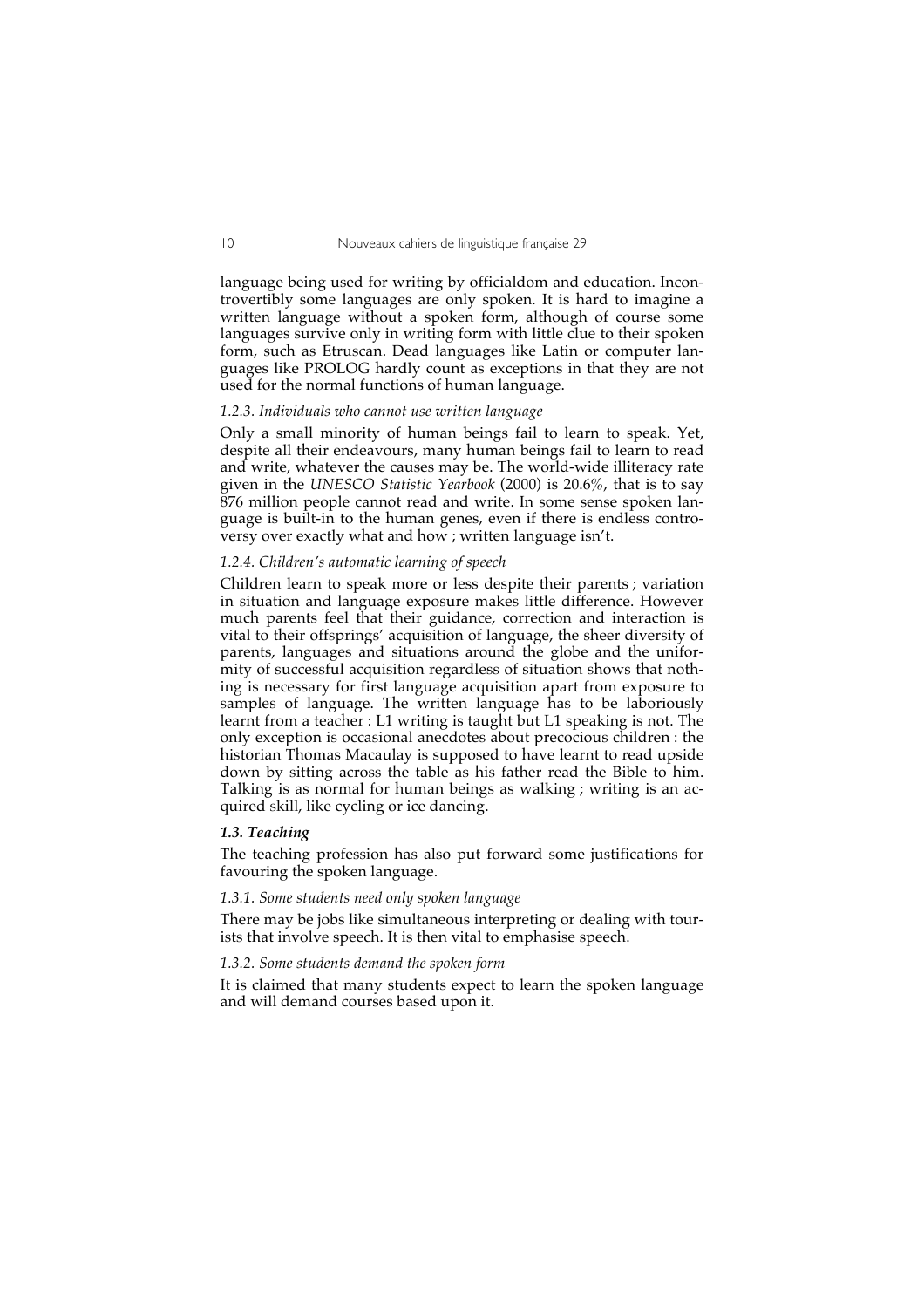## *1.3.3. Interference in speaking from the written forms*

Starting with written forms would raise all sorts of problems of mispronunciation – *great* would be pronounced the same as *greet* ; silent letters would be pronounced in *hour* and *guest*. Going from the spoken form to the written would cut down on all of these.

Looked at objectively, these arguments are far from convincing. One reason is their irrelevance. Arguments about the chronology of human history or the existence of languages with no written form have nothing to do with second language acquisition or with language teaching. The fact that speech precedes writing in human society says nothing about the second language classroom. Language teaching should no more take pre-literate societies into account than physics teaching should cover medieval alchemy.

Arguments about the development of language in the individual are superficially more convincing. The commonsense argument depends on the sequence in first language acquisition, not on *second* language acquisition. There is no necessary reason why a second language should be acquired in the same order in the classroom as a first language is acquired in the home. Obviously the child cannot make use of written language while acquiring the first language ; but this is no reason why it cannot be used for teaching a second language. People who cannot read are certainly precluded from teaching methods that involve written language but that does not mean speaking has to be emphasised for everyone else. Children do indeed learn spoken language spontaneously and have to be taught written language; this tells us nothing about priority in language teaching where everything is taught, both spoken and written language.

The reasons from teaching are true but are extremely partial. There may indeed be students who need and request spoken language ; but every teacher has equally met students who need and demand written language. Greater mispronunciation from writing before speaking needs substantial research to show its existence compared say to the snags about writing language after you have learnt to speak it. But it also depends on the writing system involved ; Chinese characters would not lead to these confusions nor would transparent alphabetic writing systems like Italian or Finnish where each letter corresponds to a sound – it would be odd to base the priority of speech on the vagaries of a single spelling system, namely English.

Over all no cogent reasons have been advanced for speech before writing in foreign language teaching. Even if the above claims are factually correct, they are based on false analogies between natural first language acquisition or the development of human language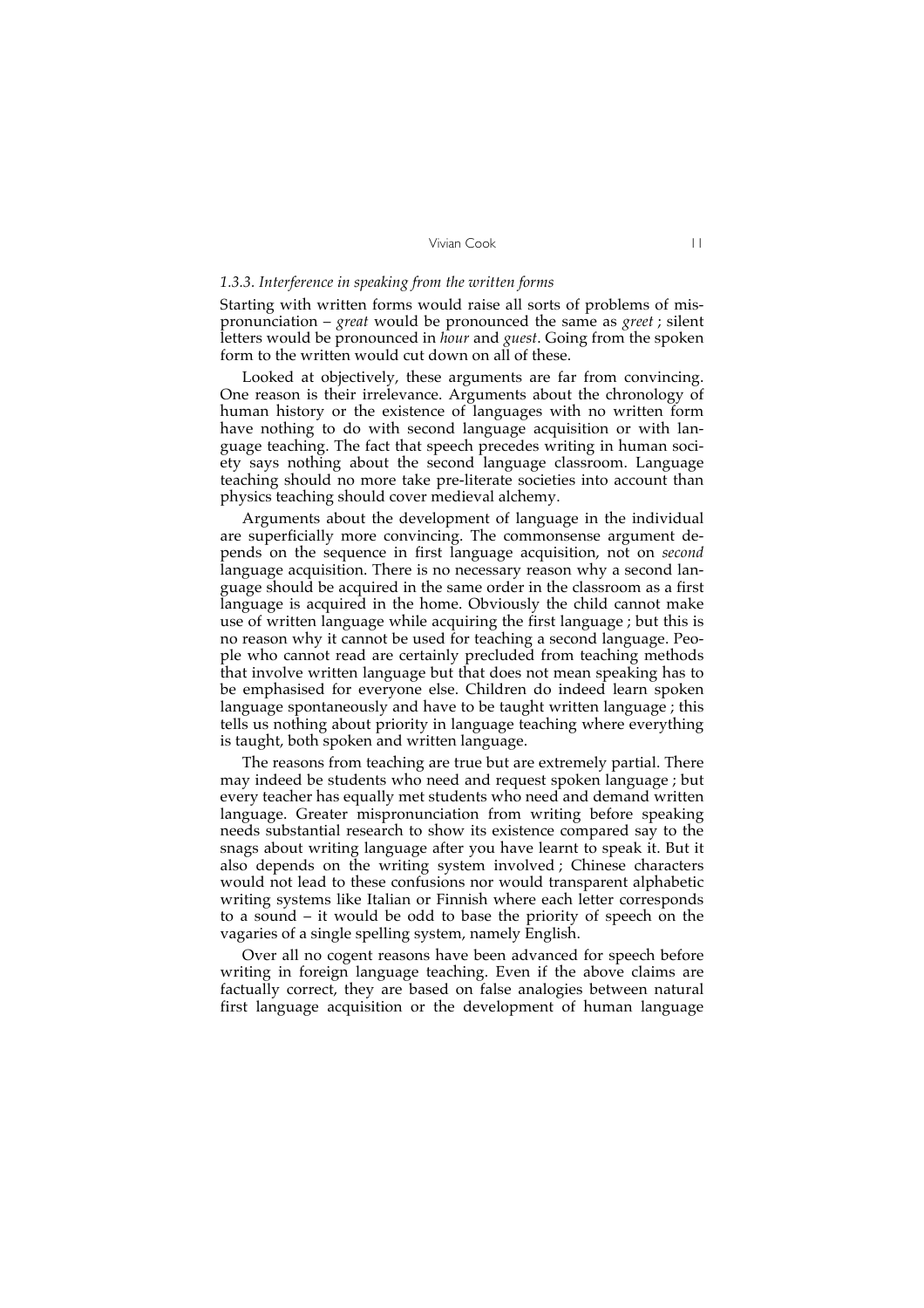with foreign language teaching in the classroom. The L1 analogy is indeed often mentioned in teaching : communicative activities « allow natural Learning » (Littlewood 1981, 17) ; Total Physical Response « simulates at a speeded up pace the stages an infant experiences in acquiring its first language » (Asher 1986, 17). This principle of the primacy of speech in second language teaching is an unsubstantiated assumption. This does not mean that it is incorrect – much of the language teaching of the twentieth century that was based on it was successful, perhaps despite rather than because of the principle. We do need however to re-examine the necessity for this principle and see, if it works, why it works.

#### **2. Assumption 2. The aim of language teaching is to make students like native speakers**

The assumption underlying language teaching from time immemorial is that its goal is to make students as similar to native speakers as possible. The language that they are taught is based on native speaker models and native speaker roles ; « The native speaker's 'competence' or 'proficiency' or 'knowledge of the language' is a necessary point of reference for the second language proficiency concept used in language teaching » (Stern 1983, 341). Their success is measured by the extent to which they get close to the native speaker ; « Relative to native speaker's linguistic competence, learners' interlanguage is deficient by definition » (Kasper & Kellerman 1997, 5). Until recently it was taken for granted that the only reality in language was the native speaker, so that the only people that students would talk to would be native speakers : « After all, the ultimate goal – perhaps unattainable for some – is, nonetheless, to 'sound like a native speaker' in all aspects of the language » (González-Nueno 1997, 261).

#### *2.1. Background*

One problem is the definition of 'native speaker'. The classic version is by Leonard Bloomfield : « The first language a human being learns to speak is his *native language* ; he is a *native speaker* of this language » (Bloomfield 1933, 43). A mainstream definition is « A person who has spoken a certain language since early childhood » (McArthur 1992). On these definitions there is no point in teaching students to be like native speakers as this is logically impossible short of putting them in a time reversal machine back to their childhood. Hence all second language learners are going to be failures, to a greater or smaller extent. As is always going to be the case if you measure one thing by the norm for another – apples are complete failures as pears.

A second question, particularly for English, is who is a native speaker ? On the one hand, if it is defined as an inhabitant of the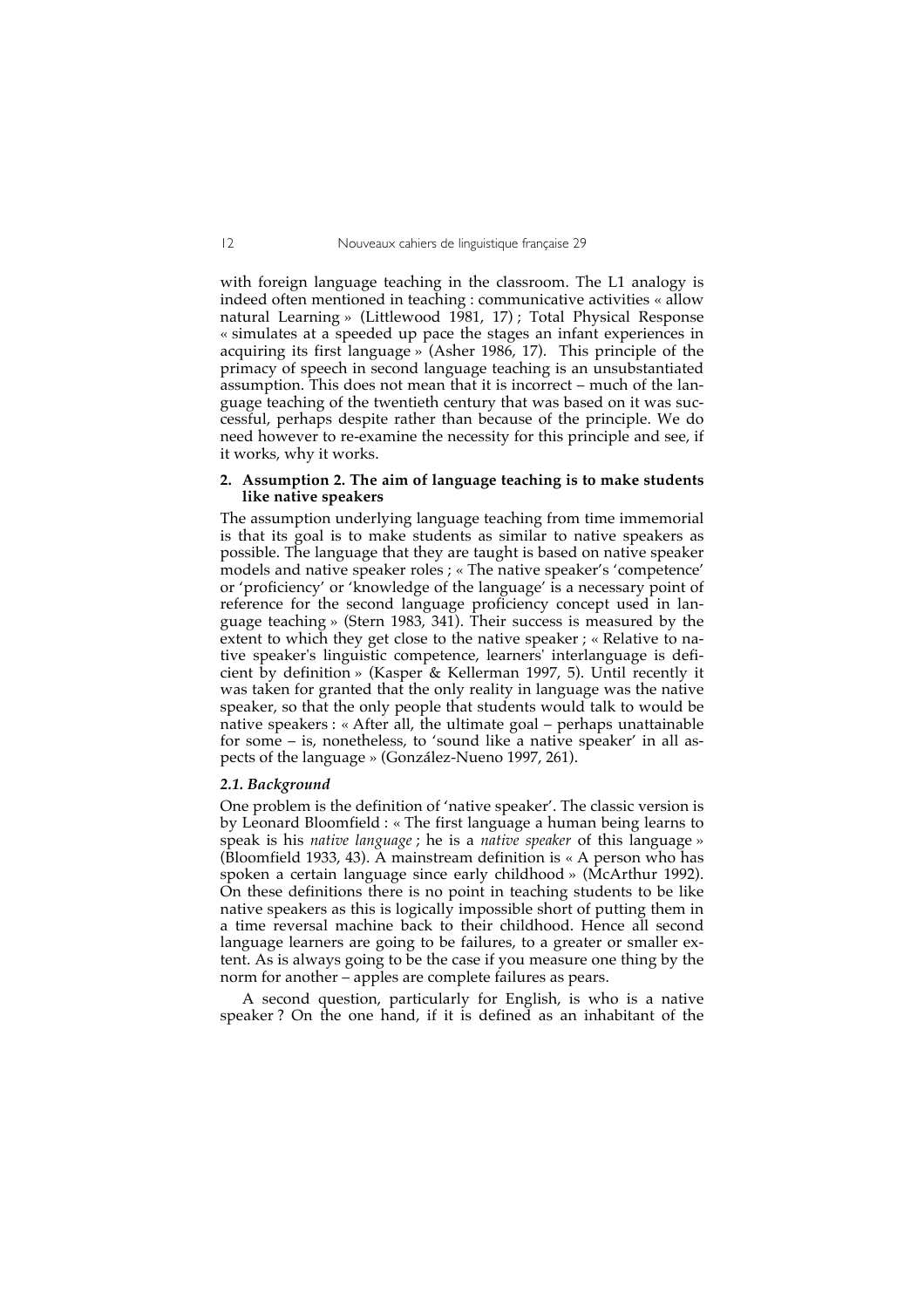country from which the language originated, this involves a choice between dialects ranging say from Glasgow to Newcastle to Norwich. Language teaching has usually adopted the position that it is the class-based RP accent and 'standard' English that should be taught, used probably by a small minority in the UK, but vastly overrepresented in the media. Only a small subset of people in the UK qualify as native speakers. On the other hand there is a question of alternative regional standards. Does an Australian count as a native speaker ? An Indian ? A Singaporean ? For some time there has been a movement to liberate local versions of English and make them independent of UK or US standards. Making the native speaker the target of language teaching still raises a host of other issues about who counts as a native speaker.

Little explicit rationale has been provided for choosing the native speaker target for language teaching : the assumption is so deeprooted that it is beyond questioning. It relates to notions of the standard language, defined as the possession of native speakers, i.e. to people's loyalty to a language and their pride in it. Since the eighteenth century, in Europe language has been seen as a property of a nation (Anderson 2006) ; defending one's language may be the same as defending one's physical territory. Admitting that non-native speakers have the right to speak the language in their own ways would be unpatriotic.

Overall, basing language teaching on the native speaker sets an unachievable target ; « adults usually fail to become native speakers » (Felix 1987, 140) ; well of course they do. Reams of paper are covered with arguments about L2 learning leading to failure ; the job of SLA research has sometimes been seen indeed as accounting for this failure. Many L2 users indeed perceive themselves as failures for not being like native speakers. I remember a conference reception in Belgium where the participants were switching constantly between four languages at which someone apologised to me for the poor quality of their English. It was I who should have been apologising for sticking to my native language. By measuring people against something they can never be, language teaching is dooming people to think of themselves as failures rather successes.

#### *2.2. Distinctive properties of L2 users*

Let us then try to think of some of the distinctive features possessed by people who speak more than one language, whom we will call 'L2 users'.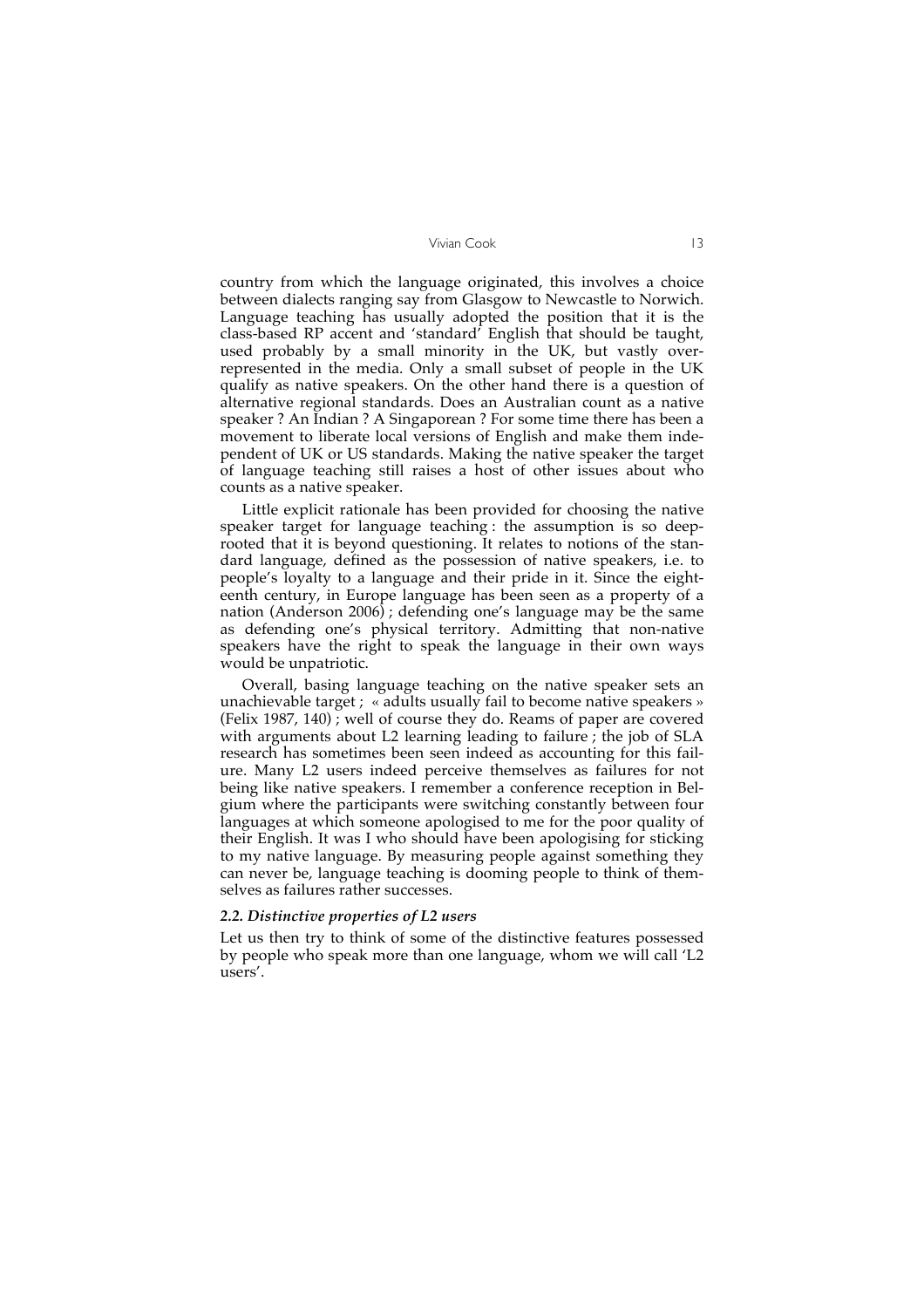## *2.2.1. The L2 user has other uses for language than the monolingual*

If we restrict the target to what monolingual native speakers can do, we are neglecting those uses of language that L2 users can carry out which monolinguals can*not*. The L2 user is not just a pale imitation of a native speaker but has an independent existence. Some of these are :

## 2.2.1.1. Code-switching

Here is a Greek student talking to another Greek student in English : « Simera piga sto *shopping centre* gia na psaksw ena *birthday present* gia thn Maria » (Today I went to the *shopping centre* because I wanted to buy a *birthday present* for Maria). She is switching effortlessly from one language to another when convenient. It is not that she doesn't know Greek words for shopping centre and birthday present ; rather it is a particular type of talk between people who know each others' languages. And something that no monolingual native speaker can do, by definition as they do not have another language to switch into. The only exception may be the limited extent to which some monolingual native speakers can switch dialect.

The other obvious use of language that is unavailable to monolinguals is translation. Some, though not all, L2 users can turn one language into another, whether immigrant children interpreting for their mothers in doctor's surgeries or simultaneous interpreters in the European Parliament.

A third is possibly the ability to communicate with other nonnative speakers. A frequent complaint at international meetings using English is that the L2 users can understand each other very well but cannot understand the English native speakers present. The native speaker appears to lack flexibility of adaptation to non-native speakers, except through such crude devices as speaking louder and more slowly.

## 2.2.1.2. The L2 user has a different knowledge of language

It is perfectly obvious to everyone that most L2 users speak their second language differently from native speakers, whether or not this constitutes 'failure'. After a few seconds of listening to someone we have a good idea of whether they are native speakers or not. Accent, grammar, vocabulary all show a different command of the language from the native speaker. Why not ? We immediately know if a speaker of English comes from Dallas or Hyderabad, but the characteristics of their speech identify where they come from rather than constituting failure. So why shouldn't an L2 user sound as if they come from Berlin or Tokyo ?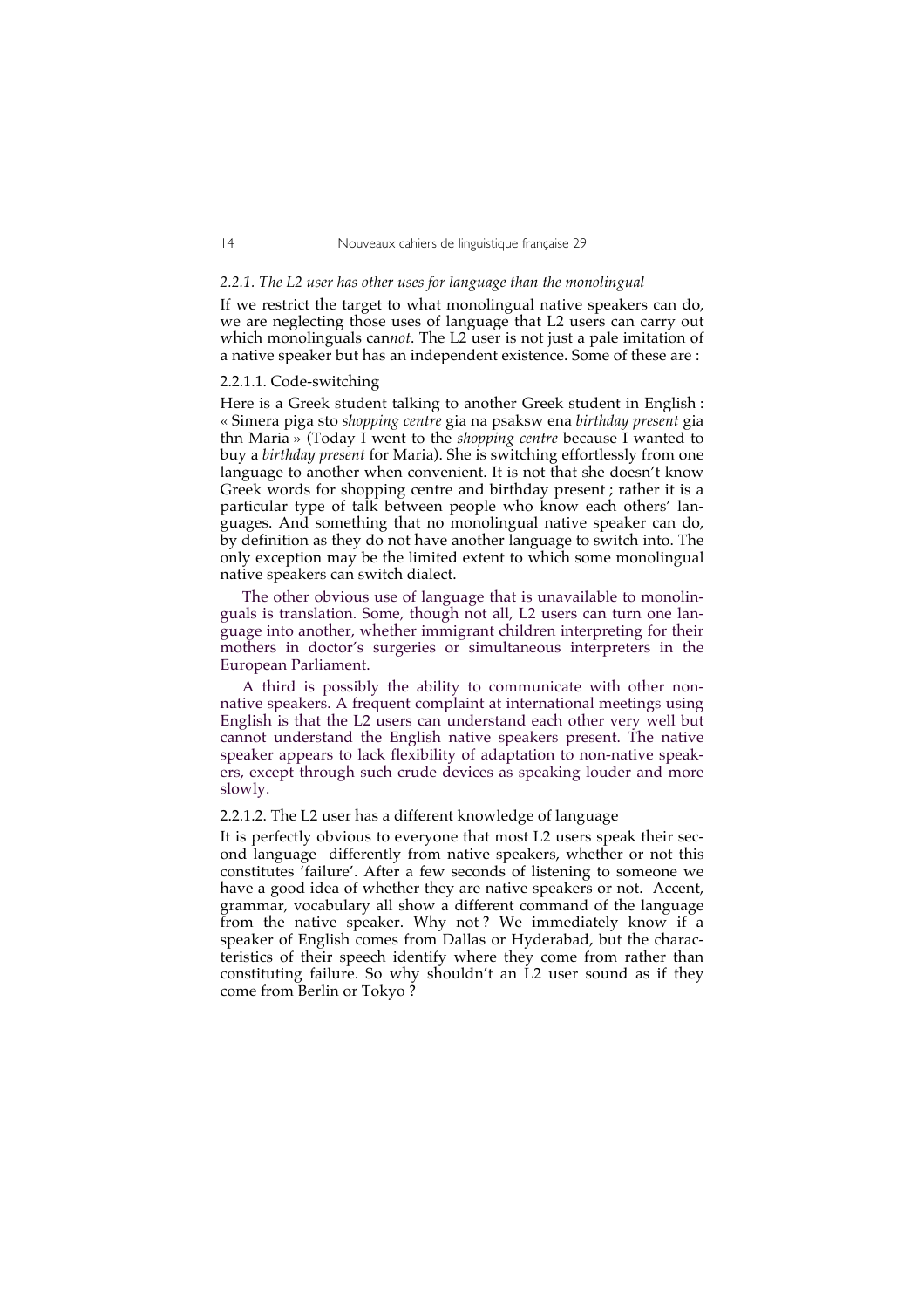Recent research has shown how language influence goes in two directions ; the knowledge of a first language also is changed by the other language you know (Cook 2003). Your pronunciation is subtly different, for example in the timing of plosive consonants (Zampini  $\&$ Green 2001) ; your processing of syntax is changed, for example weighting the cues to the subject of the sentence differently from monolinguals (Cook et al. 2003). The L2 user does not then have the same knowledge of their first language as a monolingual speaker.

In addition the L2 user has a different awareness of language itself – often indeed one of the reasons put forward for the study of second languages. Children with two languages are better at making grammaticality judgments about sentences than monolinguals (Bialystok 2001). School children who know another language use sentences that are more structurally complex (Kecskes & Papp 2000). Whether this heightened awareness of language is the cause or effect of the success of bilingual writers such as André Brink, John Milton or Vladimir Nabokov is a moot point.

2.2.1.3. The L2 user always connects the two languages in their mind at some level

Implicit in the previous point was that the two languages are intrinsically linked in the L2 user's mind. The integrative continuum presented in Cook (2003) sees the relationship between the two languages in the same mind as ranging between the two poles of complete integration and complete separation ; each individual is situated somewhere on this continuum for each aspect of language. It is doubtful whether any individual is at either of the two absolute poles of integration or separation. So in the minds of most L2 users the languages are in constant touch through a network of relationships. The consensus is that the two separate mental lexicons in the L2 user's mind here are not usually separate but bound together more or less closely (De Groot 2002). The two phonologies are similarly linked, so that the L2 user is in effect using a third language phonology that is neither L1 nor L2 (Major 2002). Even ways of thinking such as categorisation of colours and shapes are influenced by both languages (Cook et al. 2006). Nor is it possible to turn one language off entirely, merely to lower its availability (Beauvillain & Grainger 1987). The language system of the L2 user is a unique form of its own, distinct from monolingual speakers of either L1 or L2.

#### 2.2.1.4. L2 users speak to fellow L2 users

Monolingual native speakers stay in their community of fellows. The image behind the native speaker target in language teaching is that L2 users will want to join this community and to talk to native speakers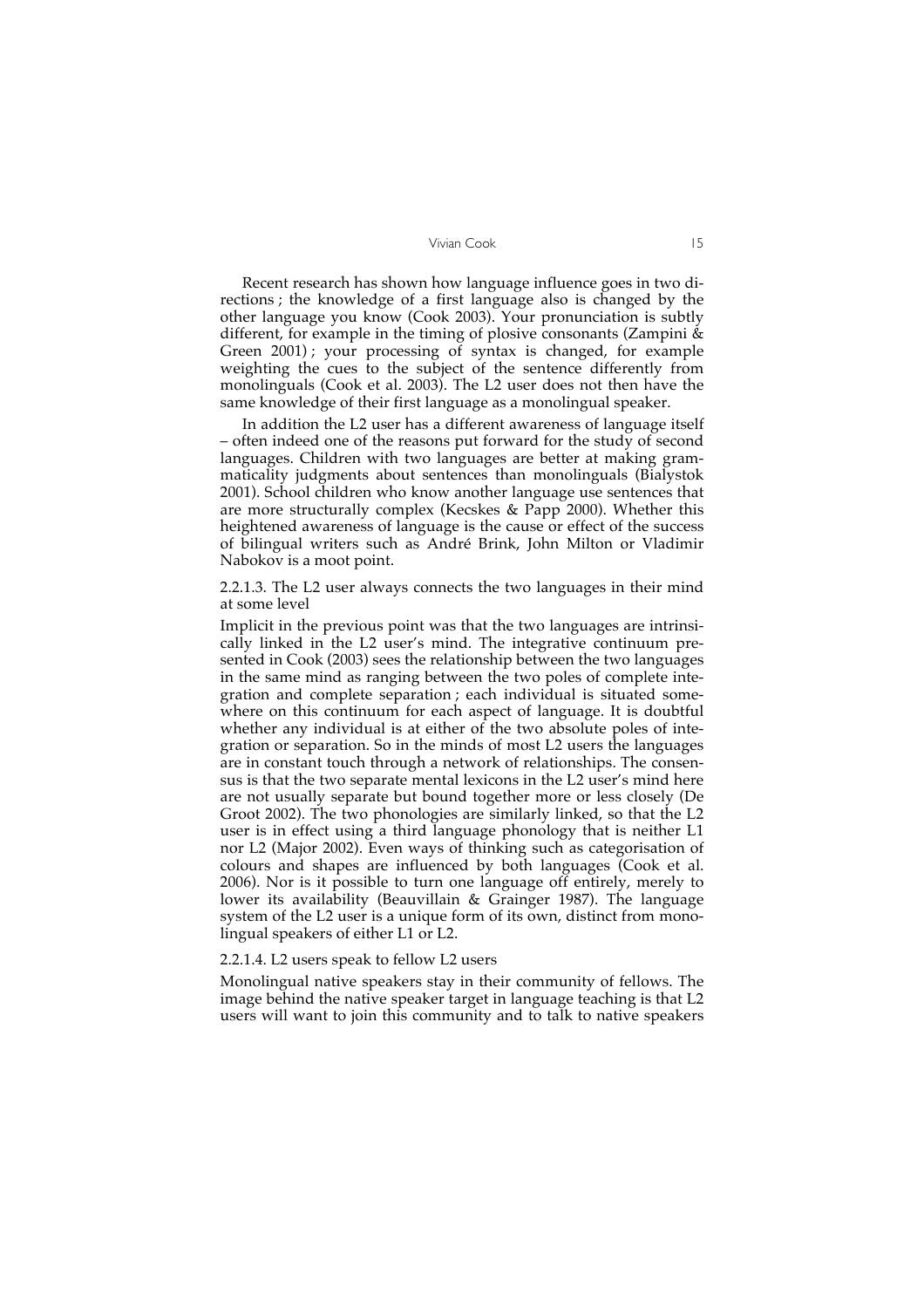of the language. This may well be true of languages that are 'peripheral' in De Swaan's sense (De Swaan 2001) ; if you learn Finnish as a second language, you presumably intend to live in Finland. It is not true of the other levels of De Swaan's hierarchy. Take English as a central language in England : the fact that a British-born Bengali speaker uses English for contacts with monolingual English people does not mean they do not use it for communicating with speakers with a variety of L1s. Or take Arabic as a supercentral language acquired for a specific religious purpose ; the use of language with native speakers is beside the point. Finally we come to the phenomenon of English, the only 'hypercentral' language, alias English as Lingua Franca (ELF) (Seidlhofer 2004). This is spoken globally by people for a variety of functions, nor just the specialised functions of supercentral languages, the vast majority of whom are not native speakers. Indeed some have suggested that native speakers need training in the specific forms of ELF that distinguish it from the language they know. The native speaker target is only relevant to people who want to learn ELF in so far as it is the same as ELF : what they need is a way of acquiring ELF so that they can communicate with each other, not with native speakers.

To sum up, the native speaker assumption is highly questionable and has weak support. At best it can cover a limited range of students of peripheral languages. At worst it denies the students the special status of being skilful L2 users with all their extra attributes and limits them to being more or less successful imitations of native speakers. This new goal is now being adopted by some countries. In Japan the goal is « Japanese with English Abilities », not imitation native speaker (MEXT 2003). In Israel the curriculum « does not take on the goal of producing near-native speakers of English, but rather speakers of Hebrew, Arabic or other languages who can function comfortably in English whenever it is appropriate » (English Curriculum for Israel 2002).

### **3. Assumption 3. Teachers and students should use the target language rather than the L1 in the classroom.**

One of the maxims of the nineteenth century revolution in language teaching was that language teaching should only use the second language in the classroom, encapsulated in the overall title the « Direct Method ». This has persisted to the present day.

Audiolingualism, for instance, recommended « rendering English inactive while the new language is being learnt » (Brooks 1964, 142). Task-based learning suggests « Don't ban mother-tongue use but encourage attempts to use the target language » (Willis 1996, 130). Stern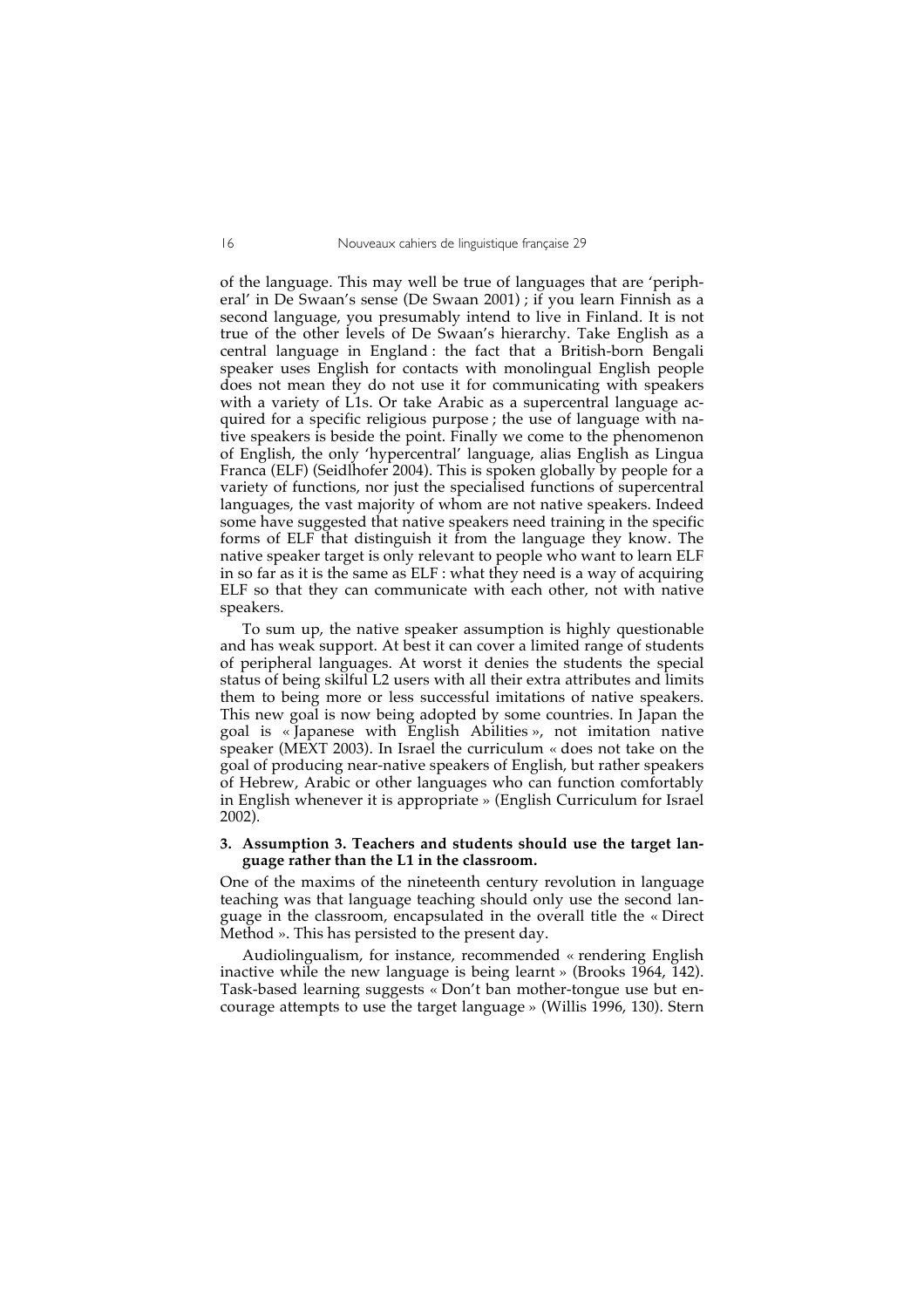(1992, 281) feels that the « intra-lingual » position in teaching is so strong « many writers do not even consider cross-lingual objectives ». In the UK « teachers should insist on the use of the target language for all aspects of a lesson » (OFSTED 1993, section 37). Local Education Authority advisors in the UK do not see « any pedagogical value in a teacher referring to the learner's own language » (Macaro 1997, 29).

Yet curiously enough teachers have resisted this pressure from authority and from language teaching methodology. Franklin (1990) found that over 80% of modern language teachers used the first language for explaining grammar and for discussing objectives ; over 50% for tests, correcting written work, and teaching background ; under 16% for organising the classroom and activities and for chatting informally. But they have been told so often that it is wrong that they feel guilty.

#### *3.1. Reasons*

The reasons for the use of the second language that have been advanced fall into two main groups.

## *3.1.1. The L1 and L2 should be kept separate*

One reason is to keep the two languages in separate compartments. If a rigid wall is kept between the two languages, students will be able to progress rather than be kept back by their constant reliance on the first language and by interference from the language they already knew. Meanings should be built up in the second language independently of the first ; new words should be explained, demonstrated etc, never translated. In terns of bilingualism, this amounts to a strong belief in what Weinreich (1953) calls coordinate bilingualism – keeping the languages apart in the mind – rather than compound bilingualism – making them into one system.

However even Weinreich saw that this did not apply to all bilinguals : some are compound, some coordinate. At best banning the L1 helps the coordinate type students, disadvantages the compound type. But, as we saw earlier, much current research assumes the two languages are inextricably bound up with each other : the coordinate L2 user is only one pole on the integrative continuum. When we speak a second language, the first language is not turned off, just turned down. There is no principled reason why the vast majority of L2 users should be confined to the second language in the classroom. The first language is after all always there in their minds, invisibly being used during the class.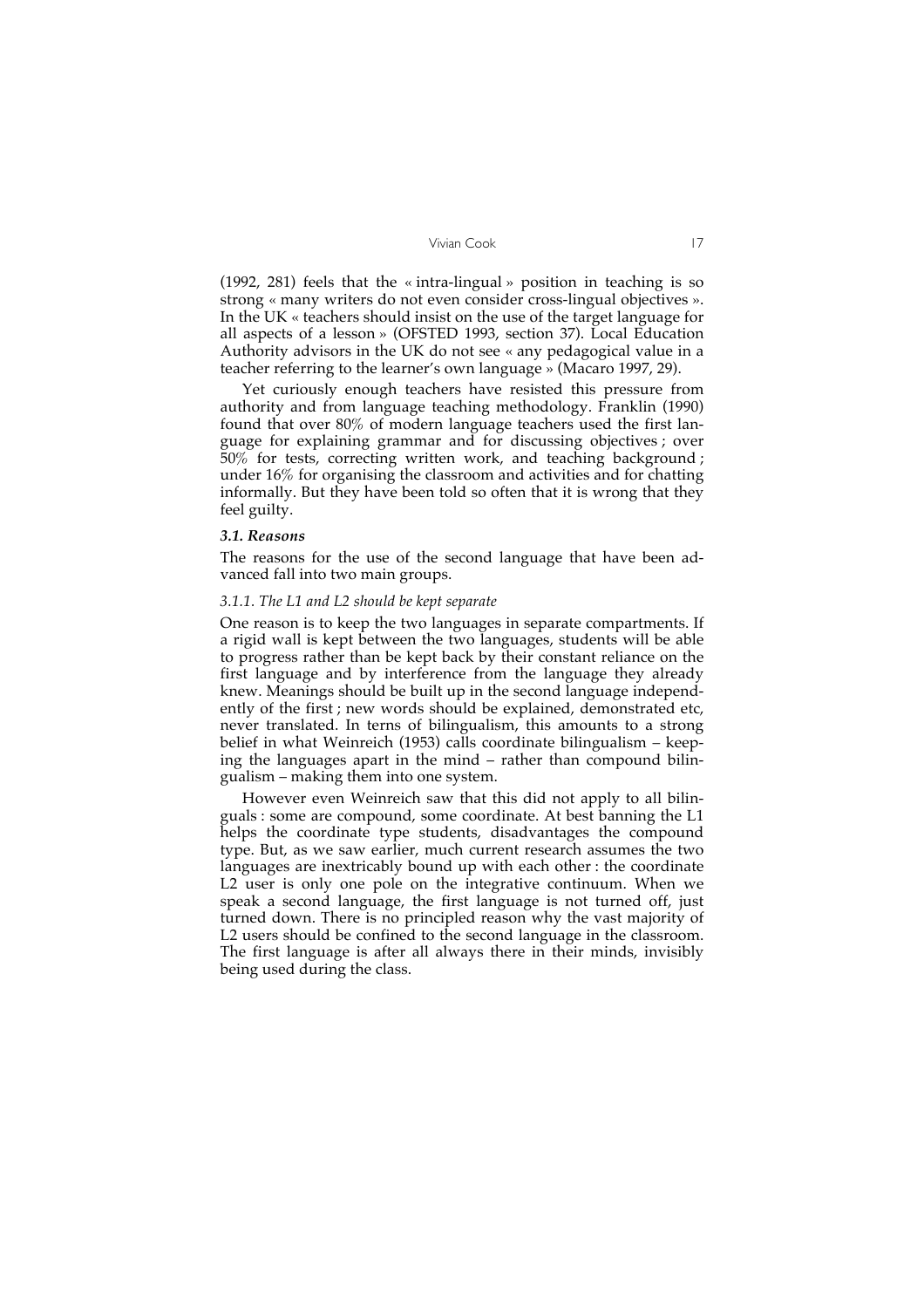#### *3.1.2. Using the L2 for real-life functions*

Teaching a second language in a class is divorced from the use of the second language outside the classroom. Using the second language for all the everyday purposes of the class can bridge this gap by showing students the language in action rather than as an artificial device ; wishing the students good morning, asking them to open the window, telling them which page of the coursebook to go to and all the myriads of everyday language interactions of the classroom, if carried out in the second language, will help the students to genuinely use the language.

But it became obvious that the classroom functions of language are either a limited set of those used in the world outside the classroom, such as greetings, or are distinct ways of behaving that occur nowhere but in class, such as the IRF exchange – Initiation, Response Feedback (Sinclair & Coulthard 1975). Normal classroom interchanges provide a limited number of possible formats.

## *3.2. Using the L1 in the classroom*

Let us try to see how teaching might exploit the L1 necessarily present in the classroom. Overall using the L1 judiciously in teaching can be more efficient than trying to avoid it at all costs, can help learning, can be more natural and can relate to situations outside the classroom.

#### *3.2.1. Conveying meaning of words or sentences*

Many teaching techniques have been used for conveying the meaning of new words to students in the second language – images on film strips, mime, example sentences, dialogues, explanation, etc. All of these ignore the presence of the first language in the student's minds. If however many students are finding equivalent translations in their minds, all this effort is wasted and the teacher might as well give the translation in the first place. Of course exact translation is a myth and ignores the subtle overtones that go with a word in any particular language; this may lead to some long-term harm in the student's understanding. Nevertheless, when appropriate, translation may be a good way of priming the pump for other kinds of activities. None of the methods advocated since the 1960s such as communicative language teaching and task-based learning have provided any solution for pump-priming of the necessary meanings that can be used in the activities they recommend for the classroom. Dodson's Bilingual Method indeed has translation at its core (Dodson, 1967) ; the students are given translations of the total meaning of sentences rather than individual words as a way-in to the language.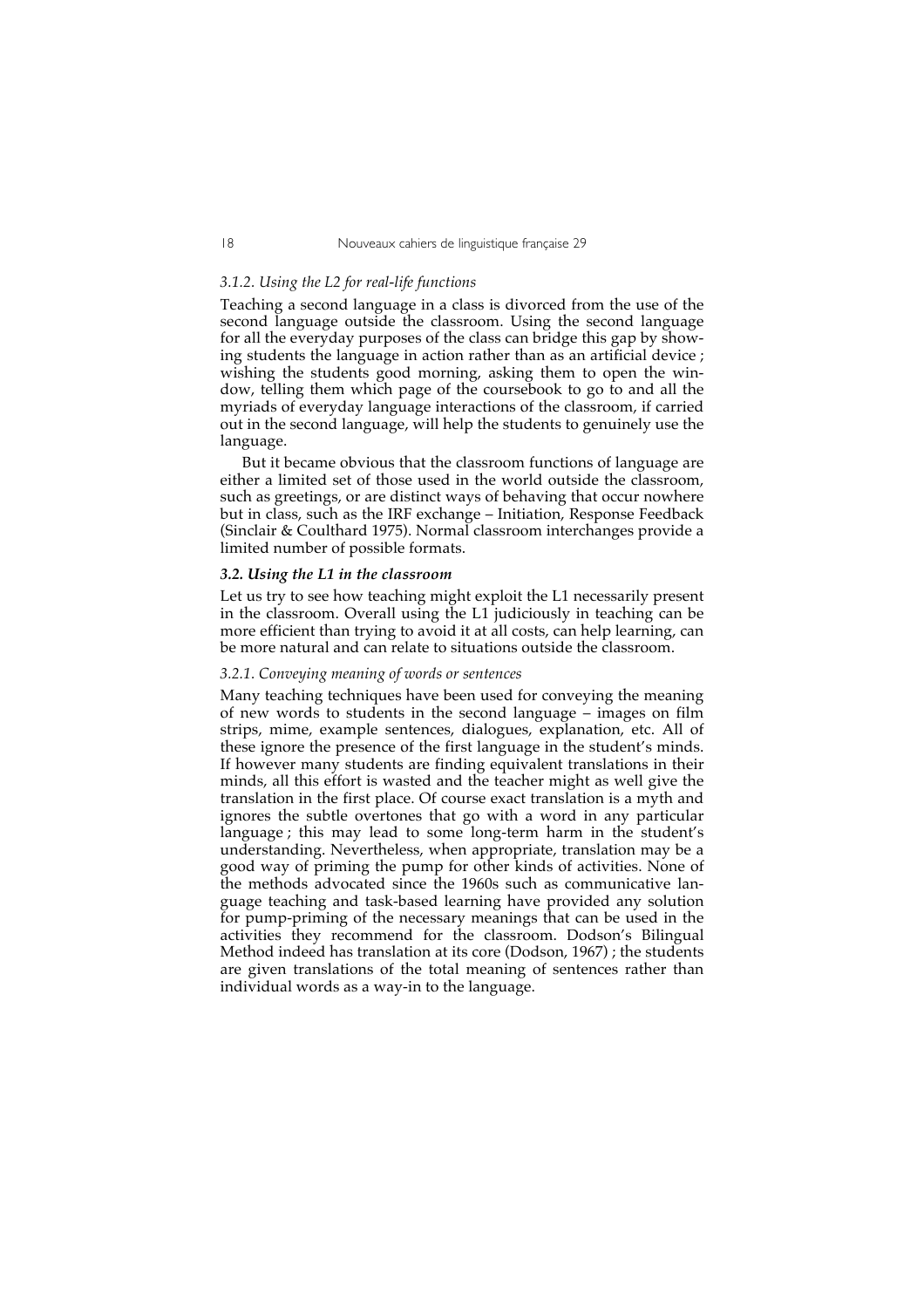#### *3.2.2. Giving instructions for teaching activities etc.*

Setting up say a communicative task for the students to do in the classroom involves explaining what they have to do. Carried out in the second language this may be time-consuming with careful checking that they have understood the task. Is it better to spend 6 minutes setting up the activity in the second language and 4 minutes carrying it out in the second language or 1 minute setting it up in the first language and 9 minutes practicing the second ? The only real pretext for using the second language in the setting up stage is that it gives the students a genuine communicative comprehension task in the second language – a secondary teaching goal – but this is at the expense of the primary teaching goal embodied in the activity itself. Similarly using the second language for instructions or questions in an examination gives students the secondary task of understanding the instructions (or forces the examiners to set simpler questions).

#### *3.2.3. Letting students use L1 incidentally within classroom activities*

One of the characteristics of the modern language teaching classroom in many countries has been the use of group and pair work rather than treating the whole class as a single group. Originally the danger in this was seen as the uncorrected mistakes that the students would make free of the teacher's supervision. Later the problem was seen as students using their first language once the teacher was out of earshot ; « If they are talking in small groups it can be quite difficult to get some classes – particularly the less disciplined or motivated ones – to keep to the target language » (Ur 1996, 121). If code-switching is a normal bilingual activity, this is a natural use of language ; what is unnatural is confining the students to one language when they know two. Obviously there are going to be limits of tolerance for this. But, provided the outcome of the task is in the second language, there is no reason why some aspects of it may not draw on the first language. Indeed the examinations of the Institute of Linguists in Languages for International Communication (discontinued in 2004) used to require all the tasks depended on the students using both languages, not just one (Institute of Linguists 2008). The true measure of the success of an L2 user is to be able to use both languages together, not to be a monolingual in either language.

We have seen that the bases of all three assumptions are rather shaky. Language teachers should not be taking them for granted as incontrovertible wisdom but trying out whether language teaching could make more effective use of written language, could adopt other goals for students than sounding like native speakers and could try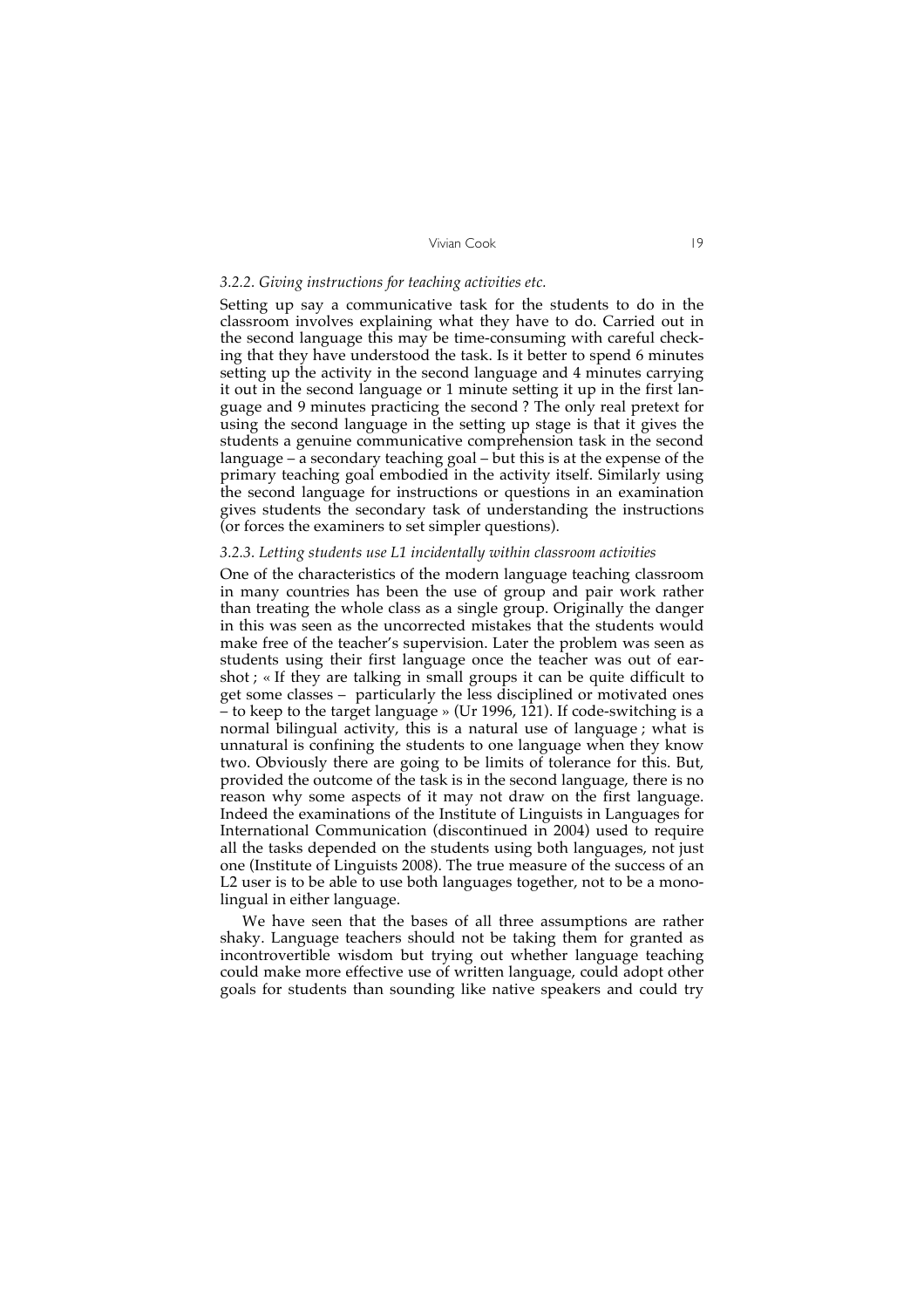building on the first language in the students' minds rather than denying that it exists.

#### **References**

ANDERSON B. (2006), *Imagined Communities,* Santa Barbara, Verso.

- ASHER J.J. (1986), *Learning Another Language Through Actions : The Complete Teachers Guidebook,* Los Gatos (CA), Sky Oaks Productions.
- BEAUVILLIAN C. & GRAINGER J. (1987), « Accessing interlexical homographs : some limitations of a language-selective access », *Journal of Memory & Lang*uage 26, 658-672.
- BIALYSTOK E. (2001), *Bilingualism in Development,* Cambridge, Cambridge University Press.
- BLOOMFIELD L. (1933), *Language*. New York, Holt.
- BROOKS N. (1964), *Language and Language Learning*, New York, Harcourt Brace.
- COOK V.J. (1999), « Going beyond the native speaker in language teaching », *TESOL Quarterly* 33/2, 185-209.
- COOK V.J. (ed.) (2003), *Effects of the Second Language on the First,* Clevedon, Multilingual Matters.
- COOK V.J. (2008), *Second Language Learning and Language Teaching*, London, Hodder Educational, 4<sup>th</sup> Edition.
- COOK V.J., BASSETTI B., KASAI C., SASAKI M. & TAKAHASHI J.A. (2006), « Do bilinguals have different concepts ? The case of shape and material in Japanese L2 users of English », *International Journal of Bilingualism* 2, 137-152*.*
- COOK V.J., IAROSSI E., STELLAKIS N. & TOKUMARU Y. (2003), « Effects of the second language on the syntactic processing of the first language », in COOK V.J. (ed.), *Effects of the Second Language on the First,* Clevedon, Multilingual Matters, 214-233.
- COPPETIERS R. (1987), « Competence differences between native and nearnative speakers », *Language* 63/3, 545-573.
- CUBAN MINISTRY OF EDUCATION (1999), *Principios que rigen la ensenlanza del ingles en la escuala media,* Cuba, Ministry of Education.
- CURRAN C.A. (1976), *Counselling-Learning in Second Languages,* Apple River, Apple River Press.
- DE GROOT A. (2002), « Lexical representation and lexical processing in the L2 user », in COOK V.J. (ed*.*)*, Portraits of the L2 User*, Clevedon, Multilingual Matters, 29-64.
- DE SWAAN A. (2001). *Words of the World : The Global Language System*, Cambridge, Polity Press.
- DODSON C.J. (1967), *Language Teaching and The Bilingual Method*, London, Pitman.
- ELLIS R. (2003), *Task-based Language Learning and Teaching*, Oxford, Oxford University Press.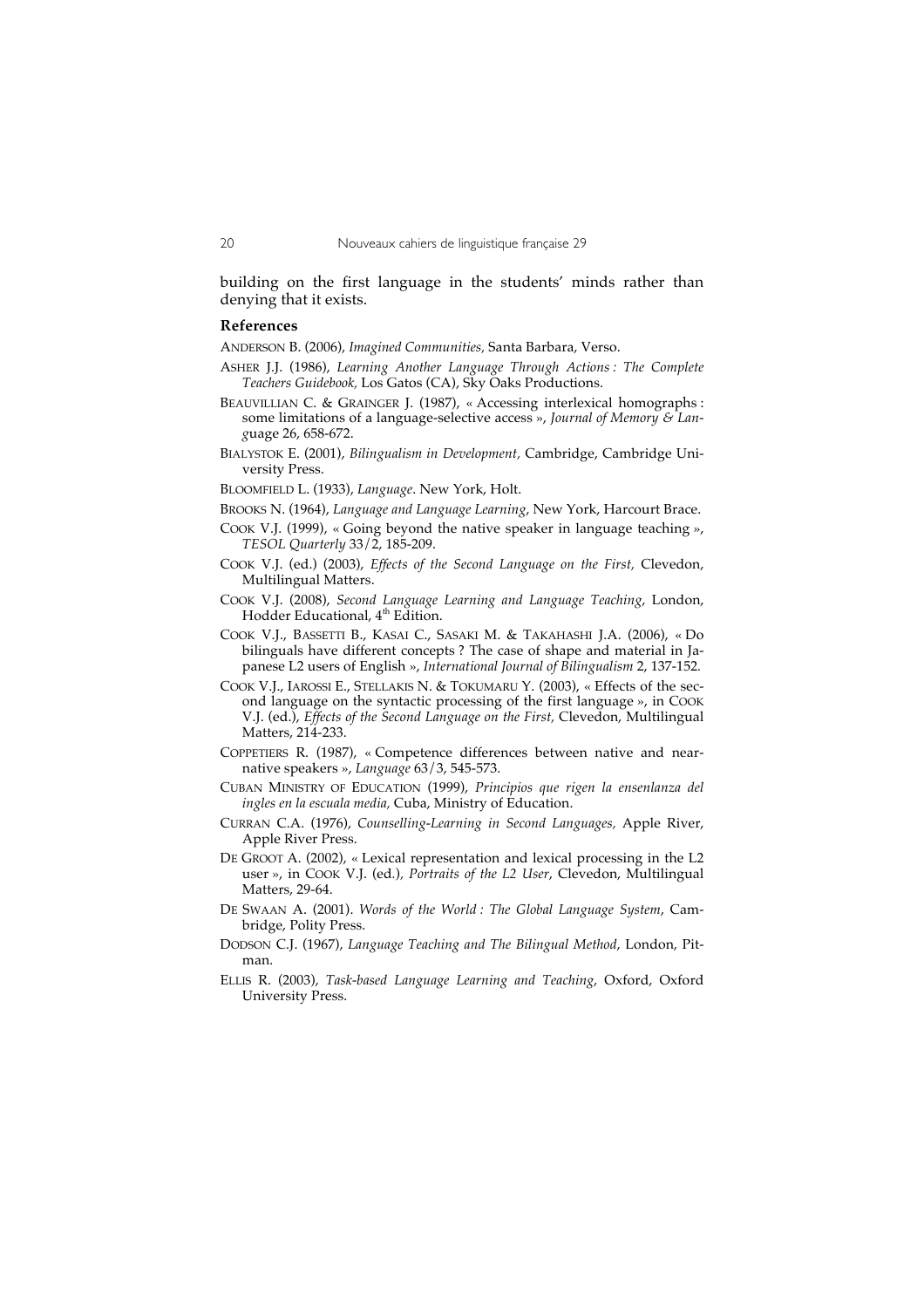- *English Curriculum for All Grades* (Israel) (2002), Jerusalem, Ministry of Education, http://www.education.gov.il/tochniyot\_limudim/eng1.htm.
- FELIX S. (1987), *Cognition and Language Growth*, Dordrecht, Foris.
- FRANKLIN C.E.M. (1990), « Teaching in the target language », *Language Learning Journal* 2/1, 20-24 .
- GATTEGNO C. (1972), *Teaching Foreign Languages in Schools : the Silent Way,*  New York, Educational Solutions.
- GONZÁLEZ-NUENO M. (1997), « VOT in the perception of foreign accent », *International Review of Applied Linguistics* XXXV/4, 251-267.
- INSTITUTE OF LINGUISTS (2008). *Examinations*,
	- http://www.iol.org.uk/index.asp. Consulted January 2008.
- KASPER G. & KELLERMAN E. (eds) (1997), *Communication Strategies : Psycholinguistic and Sociolinguistic Perspectives,* London, Longman.
- KECSKES I. & PAPP T. (2000), *Foreign Language and Mother Tongue,* Hillsdale, NJ, Lawrence Erlbaum.
- LADO R. (1964), *Language Teaching : A Scientific Approach*, McGraw-Hill.
- LITTLEWOOD W. (1981), *Communicative Language Teaching,* Cambridge, Cambridge University Press.
- LOZANOV G. (1978), *Suggestology and Outlines of Suggestopedia,* New York, Gordon & Breach.
- LYONS J. (1968), *Introduction to Theoretical Linguistics*, Cambridge, Cambridge University Press.
- MACARO E. (1997), *Target Language, Collaborative Learning and Autonomy*, Clevedon, Multilingual Matters.
- MAJOR R.C. (2002), « The phonology of the L2 user », in V.J. COOK (ed.), *Portraits of the L2 User*, Clevedon, Multilingual Matters, 65-92.
- MCARTHUR T. (ed.) (1992), *The Oxford Companion to the English Language,* Oxford, Oxford University Press.
- MEXT (Ministry of Education, Culture, Sports, Science and Technology, Japan) (2003), *Regarding the Establishment of an Action Plan to Cultivate « Japanese with English Abilities ».*
- ROUSSEAU J-J. (1781), *Essai sur l'origine des langues.*
- SCRIVENOR J. (1994), *Learning Teaching*, Oxford : Heinemann.
- OFSTED (Office for Standards in Education) (1993), *Handbook : Modern Foreign Languages, Key Stage 3.* London, Her Majesty's Stationery Office (HMSO).
- SEELY C. & ROMIJN E.K. (1995), *TPR is More than Commands*, Berkeley, Command Performance Language Institute.
- SEIDLHOFER B. (2004), « Research perspectives on teaching English as a lingua franca », *Annual Review of Applied Linguistics* 24, 209-239.
- SINCLAIR J. & COULTHARD M. (1975), *Towards an Analysis of Discourse,* Oxford, Oxford University Press.